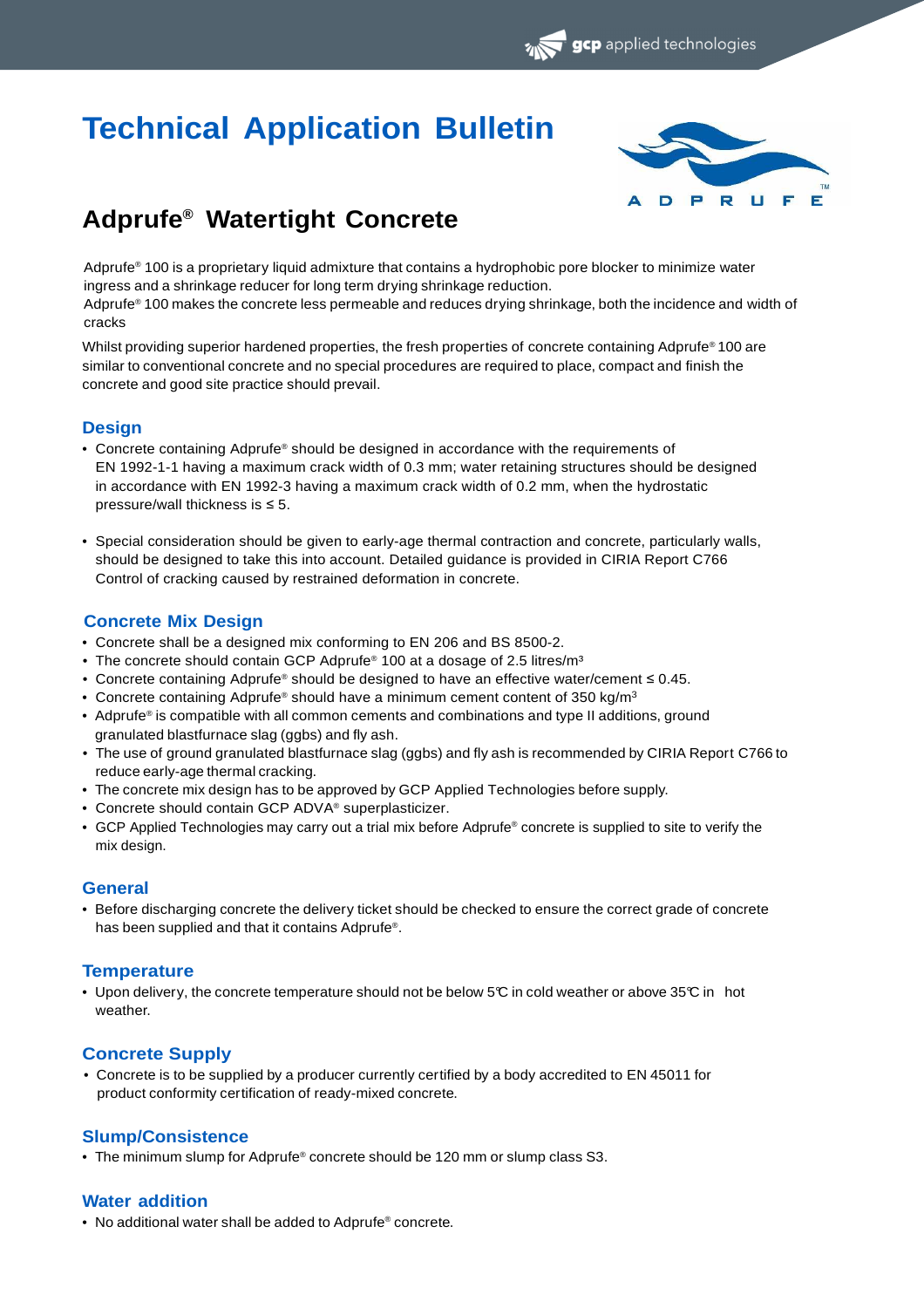#### **Weather conditions**

- Hot weather take precautions to ensure that the temperature of the concrete is not more than 35°C at the time of placing. Ensure proper curing takes place.
- Cold weather take precautions that the temperature of concrete does not fall below 5°C at any time during placing or compacting. Do not place on ice or frozen surfaces and protect the concrete from freezing once placed.

#### **Workmanship**

- Concrete containing Adprufe® 100 is no different to any other concrete and good site practice should prevail.
- Workmanship should comply with the requirements of BS 8000-2.2 Workmanship on building sites Part 2: Code of practice for concrete work – Section 2.2 Sitework with in situ and precast concrete and EN 13670 Execution of concrete structures.

#### **Placing concrete**

- Ensure all rubbish, debris and free water is removed from the formwork.
- Place concrete as close to its final position as possible do not use the poker to move concrete around the formwork.
- Place concrete through the reinforcement so as to avoid segregation.
- Where reinforcement is congested use chutes or trunking to direct concrete into position.
- Ensure that waterstops are not displaced whilst placing concrete.

# **Compaction**

Compact the concrete ensuring that:

- It forms a solid mass with no voids
- It fully encases the reinforcement
- It fills all the formwork
- There is no segregation
- It is amalgamated with previous loads
- The correct size vibrators are used and suitable for the job
- The operatives are experienced and know the correct routine.
- In deep sections place and compact concrete in layers, ensure each layer extends the length and width of each section. Each layer should normally be less than the height of the poker vibrator.
- Place succeeding layers without delay to avoid cold joints and ensure they are combined with the layer below; ensure that vibrators go through the top layer of concrete into the layer below.
- Check for plastic settlement cracking and re-vibrate as necessary.

#### **Inadequate compaction may seriously affect the properties of the hardened concrete**.

#### **Finishing**

- Surface finishing should not result in laitance.
- Water, cement, surface hardeners or other materials should not be applied to the surface of the concrete during finishing operations.

#### **Curing**

All concrete should be cured and protected:

- To minimise plastic shrinkage cracking
- To minimise early-age thermal cracking
- To ensure adequate surface strength
- To avoid damage from freezing
- To minimise excessive temperature gradients
- Commence curing as soon as finishing operations are completed, if required temporary curing shall be applied prior to finishing to prevent plastic shrinkage cracking.
- Curing methods should ensure low evaporation rates from the surface of the concrete, or keep the surface of the concrete permanently wet, guidance is given in Annex F of EN 13670.